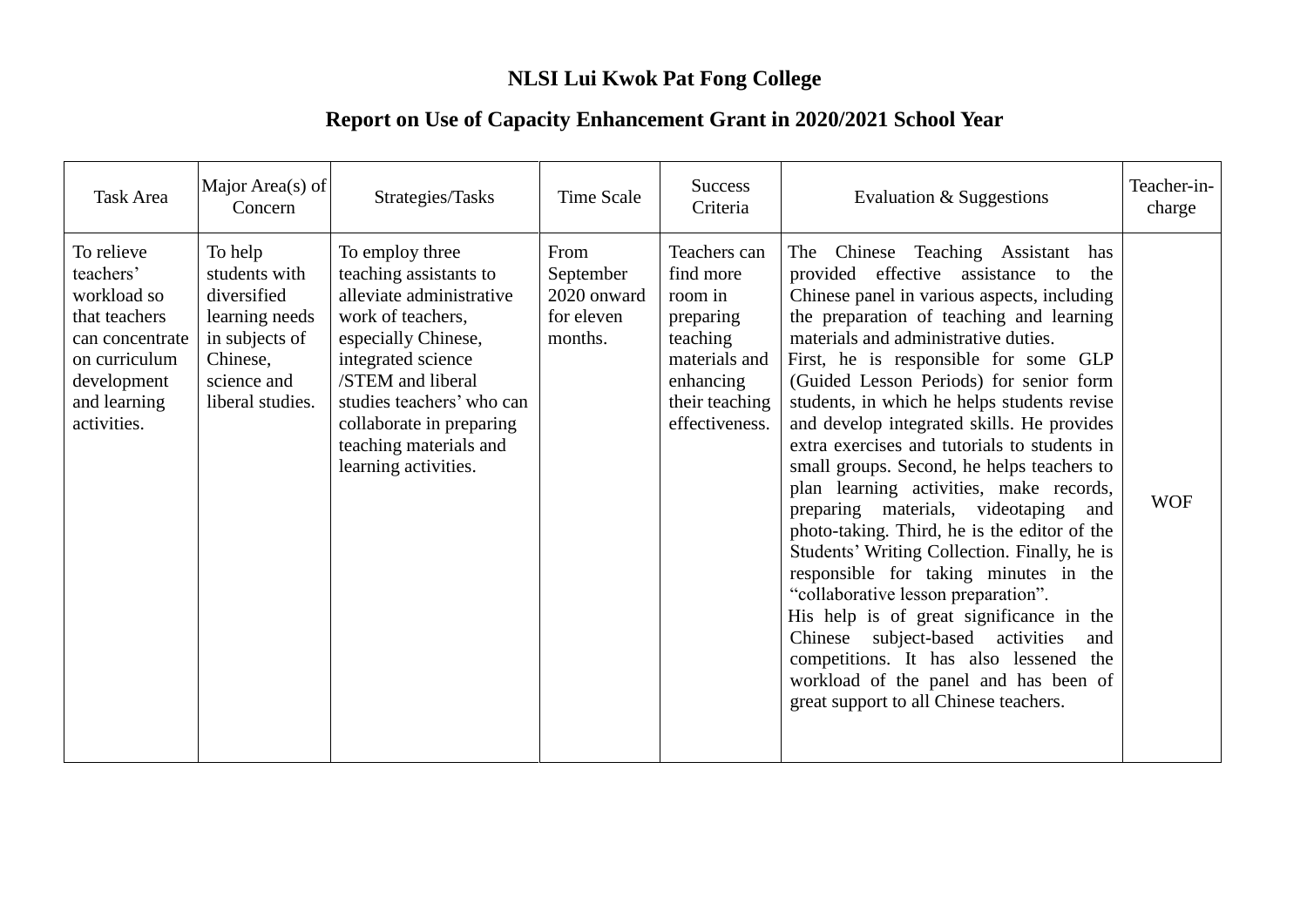| <b>Task Area</b>                                                                                                                          | Major Area(s) of<br>Concern                                                                                                | Strategies/Tasks                                                                                                                                                                                                                                                        | Time Scale                                                | <b>Success</b><br>Criteria                                                                                                      | Evaluation & Suggestions                                                                                                                                                                                                                                                                                                                                                                                                                                                     | Teacher-in-<br>charge |
|-------------------------------------------------------------------------------------------------------------------------------------------|----------------------------------------------------------------------------------------------------------------------------|-------------------------------------------------------------------------------------------------------------------------------------------------------------------------------------------------------------------------------------------------------------------------|-----------------------------------------------------------|---------------------------------------------------------------------------------------------------------------------------------|------------------------------------------------------------------------------------------------------------------------------------------------------------------------------------------------------------------------------------------------------------------------------------------------------------------------------------------------------------------------------------------------------------------------------------------------------------------------------|-----------------------|
| To relieve<br>teachers'<br>workload so<br>that teachers<br>can concentrate<br>on curriculum<br>development<br>and learning<br>activities. | To help<br>students with<br>diversified<br>learning needs<br>in subjects of<br>Chinese,<br>science and<br>liberal studies. | To employ three<br>teaching assistants to<br>alleviate administrative<br>work of teachers,<br>especially Chinese,<br>integrated science<br>/STEM and liberal<br>studies teachers' who can<br>collaborate in preparing<br>teaching materials and<br>learning activities. | From<br>September<br>2020 onward<br>for eleven<br>months. | Teachers can<br>find more<br>room in<br>preparing<br>teaching<br>materials and<br>enhancing<br>their teaching<br>effectiveness. | The Liberal Studies Teaching Assistant has<br>provided effective assistance to the Liberal<br>Studies Panel in various aspects, including<br>the preparation of teaching and learning<br>materials and administrative duties.<br>She is responsible for S5 Guided Lesson<br>Period. She provides supplementary<br>exercises and instructions to students in<br>small groups. Her help is of great<br>significant importance, especially in<br>School-based Support Services. | <b>CHL</b>            |
|                                                                                                                                           |                                                                                                                            |                                                                                                                                                                                                                                                                         |                                                           |                                                                                                                                 | There was loads of administrative work for<br>STEM activities. The teaching assistant<br>could relieve teachers' workload. Also, the<br>teaching assistant was able to provide his<br>professional knowledge to help students<br>with STEM-related enquiry.                                                                                                                                                                                                                  | <b>WLS</b>            |